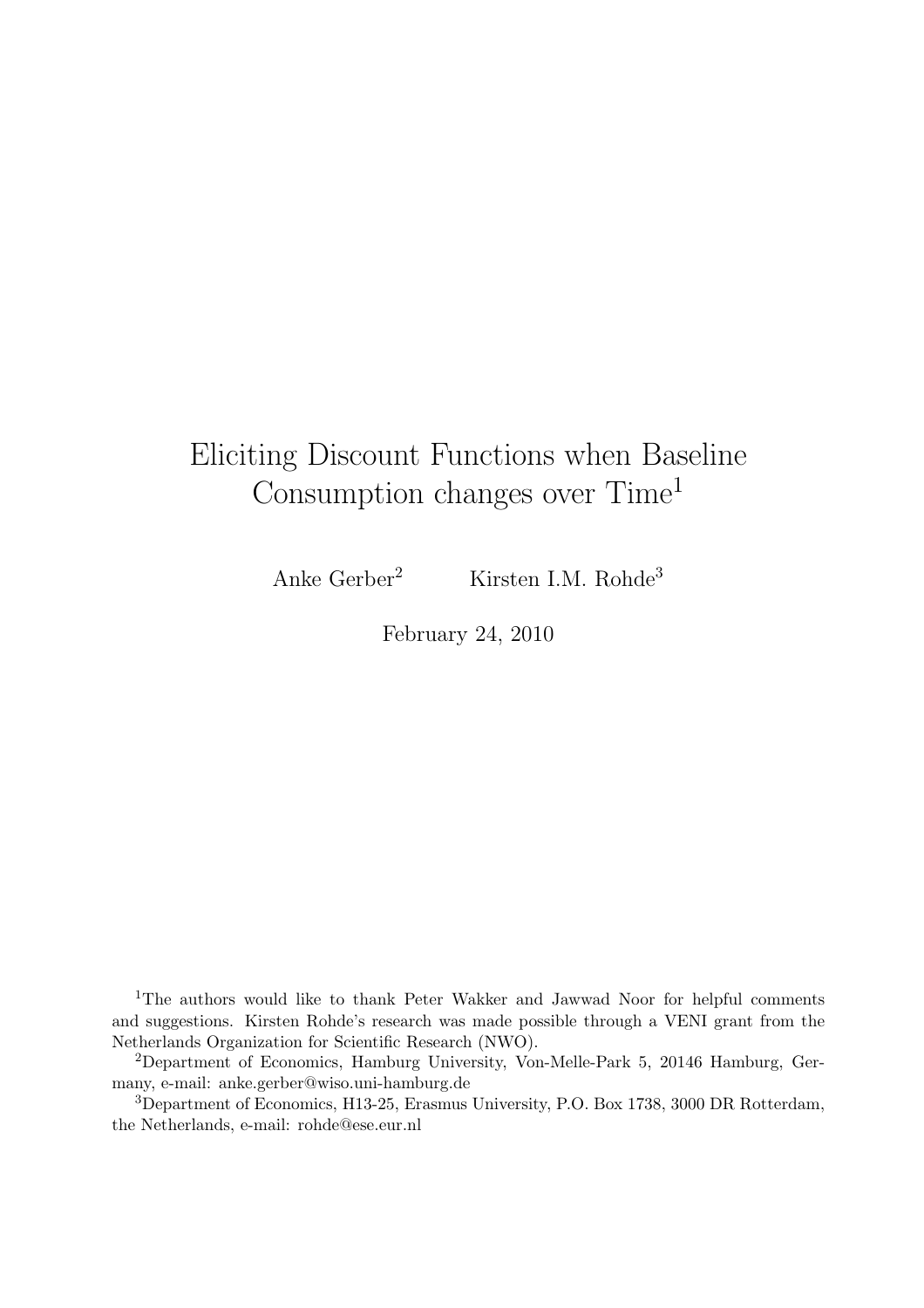#### Abstract

Many empirical studies on intertemporal choice report preference reversals in the sense that a preference between a small reward to be received soon and a larger reward to be received later reverses as both rewards are equally delayed. Such preference reversals are commonly interpreted as contradicting constant discounting. This interpretation is correct only if baseline consumption to which the outcomes are added, remains constant over time. The difficulty with measuring discounting when baseline consumption changes over time, is that delaying an outcome has two effects: (1) due to the change in baseline consumption, it changes the extra utility from receiving the outcome, and (2) it changes the factor by which this extra utility is discounted. In this paper we propose a way to disentangle the two effects, which allows us to draw conclusions about discounting even when baseline consumption changes over time.

Keywords: Hyperbolic discounting; Constant discounting; Preference reversals; Decreasing impatience JEL classification: D91, D81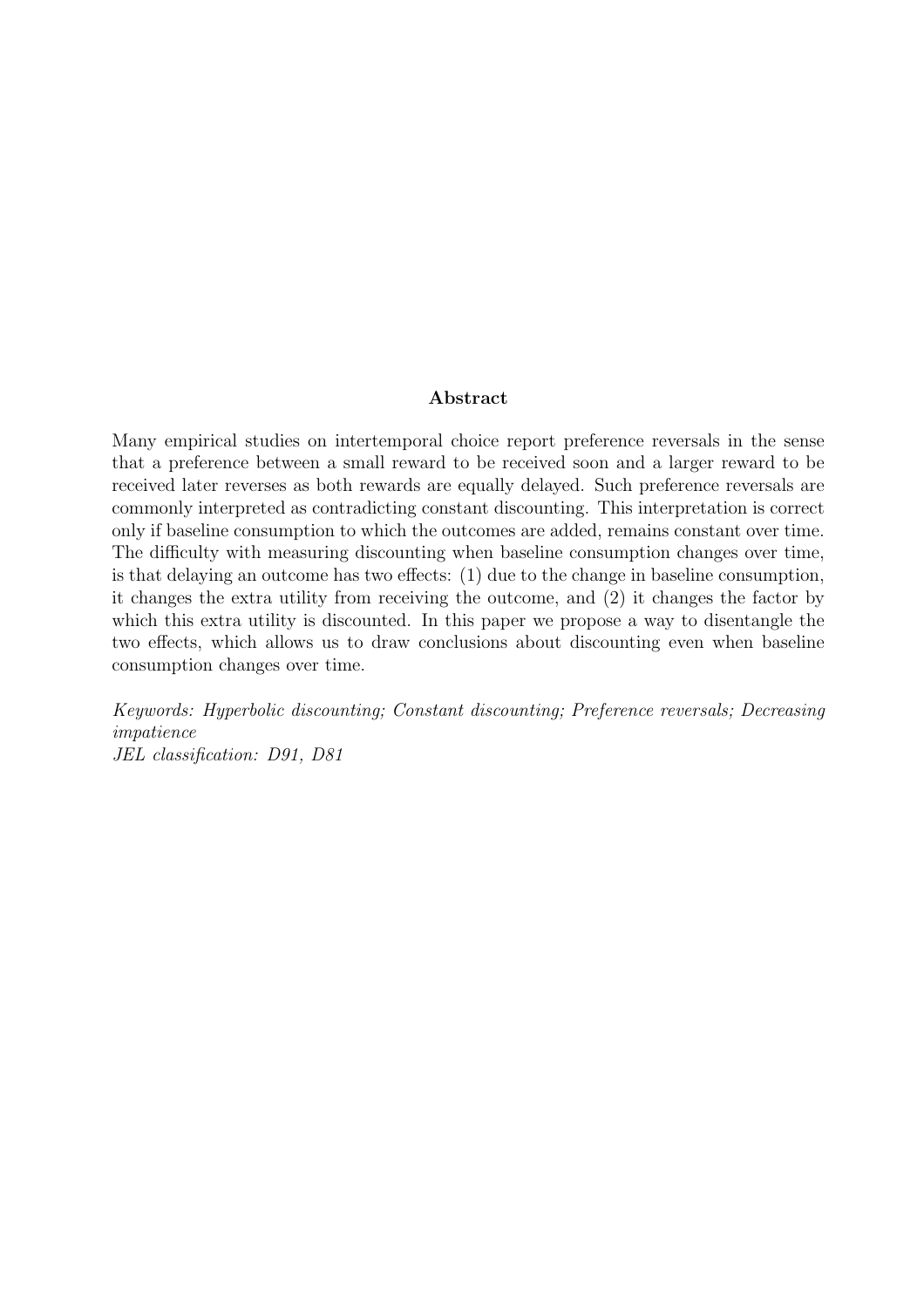#### 1 Introduction

Many empirical studies show that people's choice behavior is time inconsistent in the sense that a preference between a small reward to be received soon and a larger reward to be received later, reverses as both rewards are equally delayed. This preference reversal is commonly interpreted as contradicting Samuelson's (1937) constant discounting and as evidence for hyperbolic discounting (Frederick et al., 2002). We show that this interpretation is only justified if the baseline consumption to which a decision maker adds the rewards, remains constant over time. Noor (2009) showed that another common approach to falsify constant discounting also only works if baseline consumption is constant over time. This is bad news. Unless we know that baseline consumption remains unchanged over time, we cannot draw clear conclusions about the discount function from the usual intertemporal choices that are observed in the literature.

This paper proposes a new approach to measure properties of the discount function that can handle changing baseline consumption. We provide conditions under which one can still conclude that choice behavior is inconsistent with constant discounting, even when we do not know how baseline consumption changes over time.

The difficulty with measuring discounting when baseline consumption changes over time, is that delaying an outcome has two effects: (1) due to the change in baseline consumption, it changes the extra utility from receiving the outcome, and (2) it changes the factor by which this extra utility is discounted. In order to draw conclusions about discounting one needs to disentangle these two effects, which seems impossible at first sight. The main contribution of this paper is to provide a method for disentangling the two effects.

Key to our approach is to extend the domain of preferences from dated outcomes  $(t : x)$  that yield outcome x for sure at date t, to risky dated outcomes  $(t : p : x)$  that yield outcome x with probability  $p$  at date  $t$ . We consider tradeoffs between delaying an outcome and making the outcome more risky by determining the probability equivalents of delays. Imagine we start with the receipt of an outcome  $x$  at date 0 and we delay it to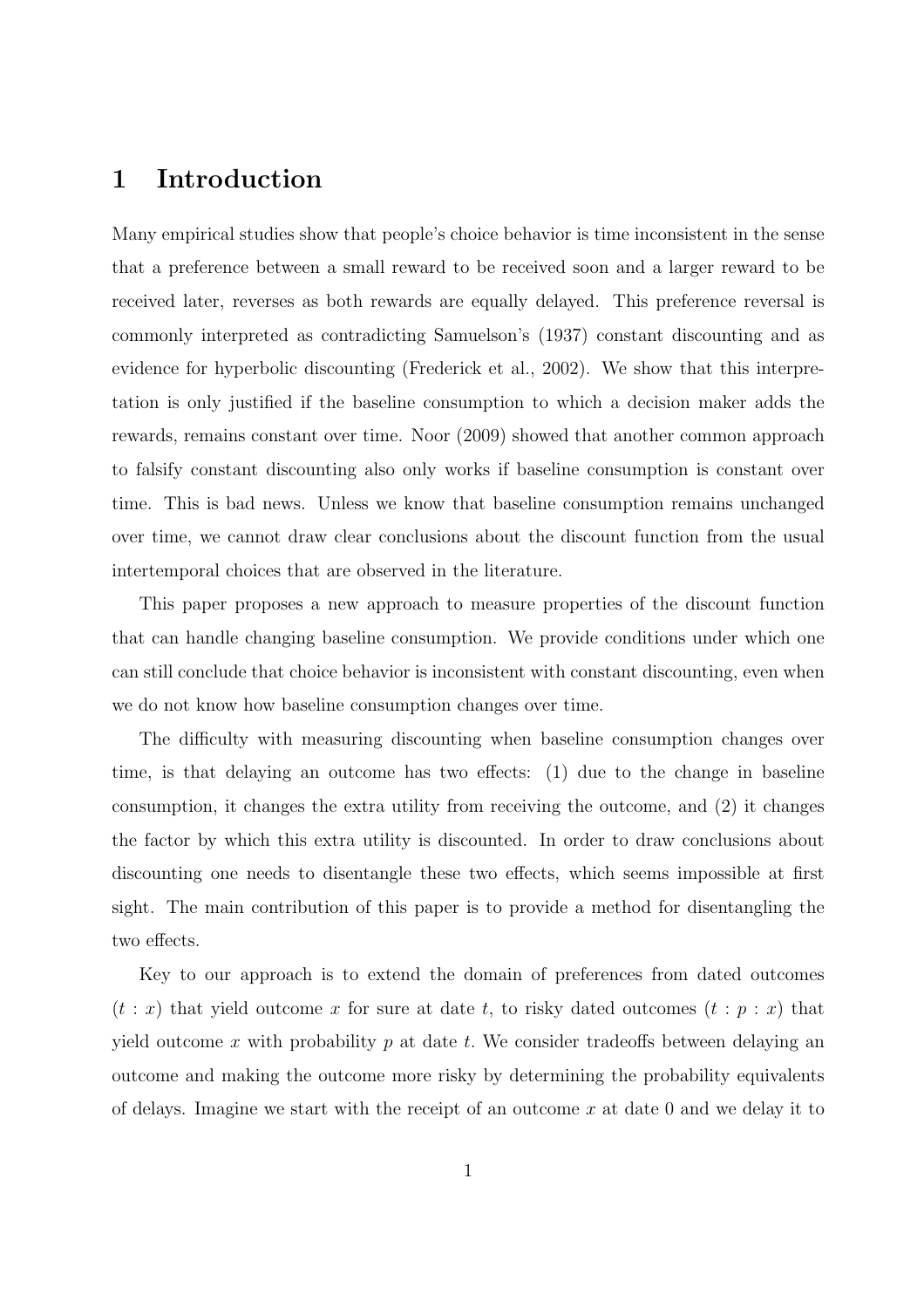date t. Then we determine the probability  $p$  that would make 'receiving the outcome at date t for sure' equivalent to 'receiving the outcome at date 0 with probability  $p'$ . There are only few studies (Keren and Roelofsma, 1995, and Baucells and Heukamp, 2009) that analyze the tradeoff between probability and delay. Our results show that analyzing this tradeoff by extending the preference domain to risky dated outcomes, may prove helpful when preferences over dated outcomes alone are not sufficient to draw conclusions about the discount function.

#### 2 Baseline Consumption and Impatience

Let  $\mathcal{T} = \{0, 1, \ldots, T\}$  be the set of dates, where date 0 represents today and date  $T \in \mathbb{N}$ is the decision maker's time horizon.<sup>1</sup> The decision maker (DM) evaluates risky dated *outcomes*  $(t : p : x)$ , which give *outcome*  $x \in \mathbb{R}_+$  with *probability*  $p \in [0, 1]$  at date  $t \in \mathcal{T}$ and nothing otherwise. We assume that the DM's preference relation  $\succeq$  over risky dated outcomes  $\mathcal{D} = \mathcal{T} \times [0,1] \times \mathbb{R}_+$  can be represented by the utility function  $V : \mathcal{D} \to \mathbb{R}$  with

$$
V(t : p : x) = p \delta(t) [u(b_t + x) - u(b_t)], \qquad (1)
$$

where  $u : \mathbb{R}_+ \to \mathbb{R}$  is a strictly increasing, strictly concave, and twice continuously differentiable utility function, where  $\delta : \mathcal{T} \to (0,1]$  is a strictly decreasing discount function with  $\delta(0) = 1$ , and where  $b_t \in \mathbb{R}_+$  is the DM's baseline consumption at date t.<sup>2</sup> We assume that baseline consumption is riskless, but, as in Noor (2009), it can be viewed as a "stand-in" for other factors that possibly affect marginal utility. Hence, whenever the DM receives an outcome  $x$  at date  $t$ , he adds it to his baseline consumption and consumes the sum of both, which yields utility  $u(b_t + x)$ . If x is received with probability p at date t, the

<sup>&</sup>lt;sup>1</sup>In order to avoid technicalities we assume  $T$  to be finite.

<sup>&</sup>lt;sup>2</sup>This representation of a preference relation over  $\mathcal D$  is obtained if the DM's preference relation  $\succsim$  over consumption streams  $(\tilde{c}_0, \tilde{c}_1, \ldots, \tilde{c}_T)$ , where  $\tilde{c}_t$  is a random variable with realizations in  $\mathbb{R}_+$ , is represented by a discounted expected utility function, i.e.  $(\tilde{c}_0, \ldots, \tilde{c}_T) \succeq (\tilde{c}'_0, \ldots, \tilde{c}'_T) \iff \sum \delta(t) EU(\tilde{c}_t) \geq$  $\mathbf{t}$ t  $\delta(t)EU(\tilde{c}'_t)$ , where  $EU(\cdot)$  is expected utility taken with respect to some von Neumann-Morgenstern utility function  $u$ .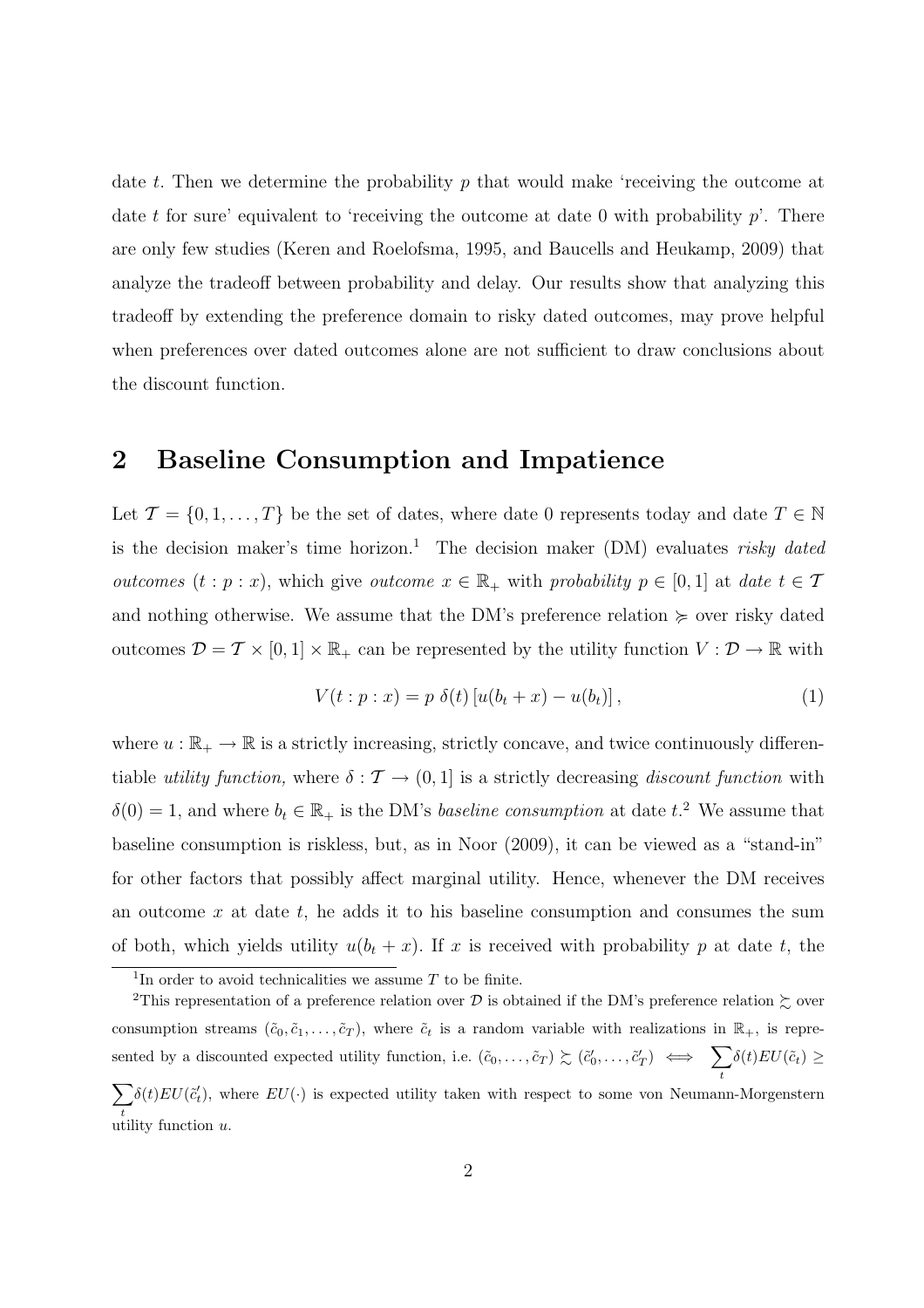increase in expected utility at date t therefore is  $p [u(b_t + x) - u(b_t)]$ , which is equivalent to an increase in expected utility of  $\delta(t)p$  [ $u(b_t + x) - u(b_t)$ ] at date 0. Thus, baseline consumption affects the extra utility generated by the receipt of an outcome  $x$ . The DM has decreasing (constant, increasing) absolute risk aversion if  $-u''(x)/u'(x)$  is decreasing (constant, increasing) in  $x$ .

A preference reversal typically observed in empirical studies is

$$
(0:1:x) \sim (\tau:1:y) \text{ and } (t:1:x) \prec (t+\tau:1:y) \tag{2}
$$

with  $y > x > 0$ , and  $\tau, t > 0$ , i.e. the DM is indifferent between receiving y with probability 1 at date  $\tau$  and receiving the smaller payoff x with probability 1 at date 0, but he strictly prefers to wait for the larger payoff  $y$  if both rewards are delayed by t. Based on this preference reversal it is commonly concluded that the discount function cannot be the exponential  $\delta(t) = e^{-rt}$ . We will show, though, that this conclusion is only justified if baseline consumption is constant over time.

In line with Prelec (1989, 2004) we say that decreasing impatience holds when the near future is discounted at a higher rate than the far future.

**Definition 2.1** Decreasing (constant, increasing) impatience holds if for all  $s < t$  and for all  $\tau > 0$ 

$$
\frac{\delta(s)}{\delta(s+\tau)} > (=, <) \frac{\delta(t)}{\delta(t+\tau)}.
$$
\n(3)

Constant impatience is equivalent to the discount function being exponential, i.e.  $\delta(t)$  =  $e^{-rt}$  for some  $r > 0$ . Decreasing impatience is satisfied for the generalized hyperbolic discount function  $\delta(t) = (1 + \alpha t)^{-\beta/\alpha}$ , with  $\alpha, \beta > 0$  (Loewenstein and Prelec, 1992), and increasing impatience holds for the constant relative decreasing impatience discount function  $\delta(t) = e^{-rt^{1-d}}$  with  $d < 0$  and  $r > 0$  (Bleichrodt et al., 2009).

If baseline consumption is constant over time, then preferences of type (2) contradict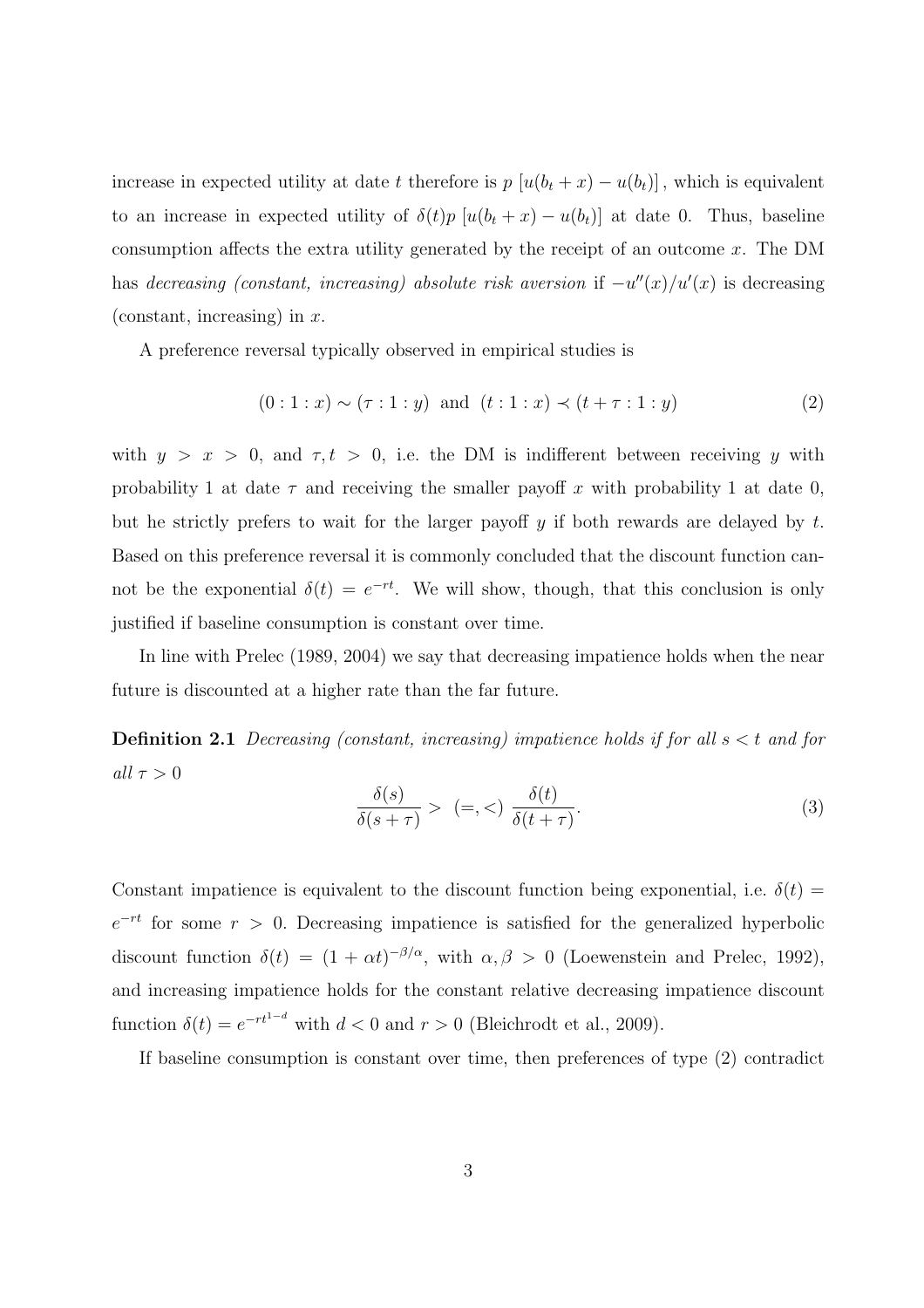both increasing and constant impatience. To see this, observe that (2) is equivalent to

$$
\delta(\tau) = \frac{u(b_0 + x) - u(b_0)}{u(b_\tau + y) - u(b_\tau)} \quad \text{and}
$$

$$
\frac{\delta(t + \tau)}{\delta(t)} > \frac{u(b_t + x) - u(b_t)}{u(b_{t + \tau} + y) - u(b_{t + \tau})}.
$$

If baseline consumption is constant over time then this implies

$$
\delta(\tau) < \frac{\delta(t+\tau)}{\delta(t)},\tag{4}
$$

which contradicts both increasing and constant impatience. Similarly, if baseline consumption is constant, then

$$
(0:1:x) \sim (\tau:1:y) \text{ and } (t:1:x) \succ (t+\tau:1:y) \tag{5}
$$

contradicts both decreasing and constant impatience. However, if baseline consumption changes over time, then (2) need not contradict increasing or constant impatience as can be demonstrated with the following example:

**Example 2.2** Let  $u(x) = -e^{-rx}$  for all x, where  $r > 0$  is the constant absolute risk aversion parameter. Moreover, let  $b_t = b_0$ √ t for some  $b_0 > 0$ . Then there exists a discount function  $\delta$  with increasing or constant impatience such that (2) is satisfied. To see this, observe that for the given utility function and  $\tau, t > 0, y > x > 0$ ,

$$
\frac{u(b_t + x) - u(b_t)}{u(b_{t+\tau} + y) - u(b_{t+\tau})} < \frac{u(b_0 + x) - u(b_0)}{u(b_\tau + y) - u(b_\tau)}
$$
\n
$$
\iff e^{-r(b_t - b_{t+\tau})} < e^{-r(b_0 - b_\tau)}
$$
\n
$$
\iff b_t - b_{t+\tau} > b_0 - b_\tau
$$

where the latter is satisfied for the given baseline consumption. If we choose  $\delta$  such that

$$
\delta(\tau) = \frac{u(b_0 + x) - u(b_0)}{u(b_\tau + y) - u(b_\tau)}
$$

and

$$
\frac{u(b_0+x)-u(b_0)}{u(b_{\tau}+y)-u(b_{\tau})} > \frac{\delta(t+\tau)}{\delta(t)} > \frac{u(b_t+x)-u(b_t)}{u(b_{t+\tau}+y)-u(b_{t+\tau})},
$$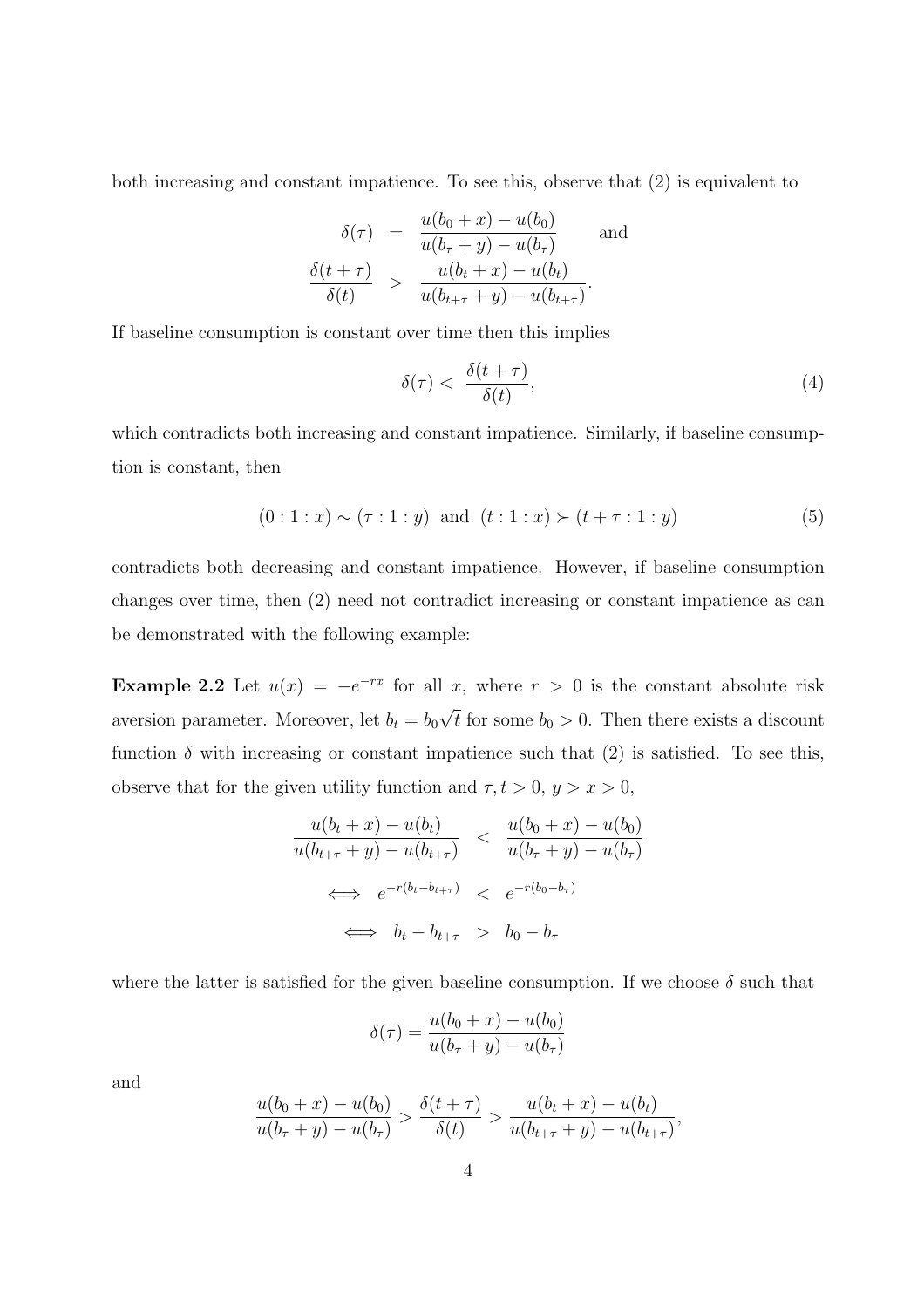then (2) is satisfied and  $\delta$  (locally) satisfies increasing impatience. If instead we choose  $\delta$ such that

$$
\delta(\tau) = \frac{\delta(t+\tau)}{\delta(t)} = \frac{u(b_0+x) - u(b_0)}{u(b_\tau + y) - u(b_\tau)},
$$

then (2) is satisfied and  $\delta$  (locally) satisfies constant impatience.

 $\Box$ 

Similarly, if we do not know how baseline consumption changes over time, then (5) need not contradict decreasing or constant impatience. Hence, summarizing we have the following result:

#### Theorem 2.3

- (i) If baseline consumption is constant over time, i.e.  $b_t = b_0$  for all t, then (2) contradicts both increasing and constant impatience, and (5) contradicts both decreasing and constant impatience.
- (ii) If baseline consumption changes over time, then both (2) and (5) are consistent with decreasing, constant, and increasing impatience.

In Gerber and Rohde (2009) we showed similar results for the specific case where baseline consumption at any date t is a mean-preserving spread of baseline consumption at date t−1. These results are in the same spirit as Noor's (2009) finding that, when baseline consumption is not constant, properties of the money-discount function do not necessarily translate into properties of the discount function. Noor (2009) dealt with another common approach used in the literature to verify whether discount functions satisfy decreasing, increasing, or constant impatience. If  $\psi(x,t)$  is the net present value of outcome x at date t, i.e.  $(0:1:\psi(x,t)) \sim (t:1:x)$ , then many studies in the literature take the moneydiscount function  $\phi^x(t) = \psi(x, t)/x$  as (an approximation of) the discount function  $\delta(t)$ , which, as Noor shows, is only justified for small  $x$  if baseline consumption is approximately constant.

In the next section we will show how we can test for decreasing, constant, or increasing impatience, without knowing how baseline consumption evolves.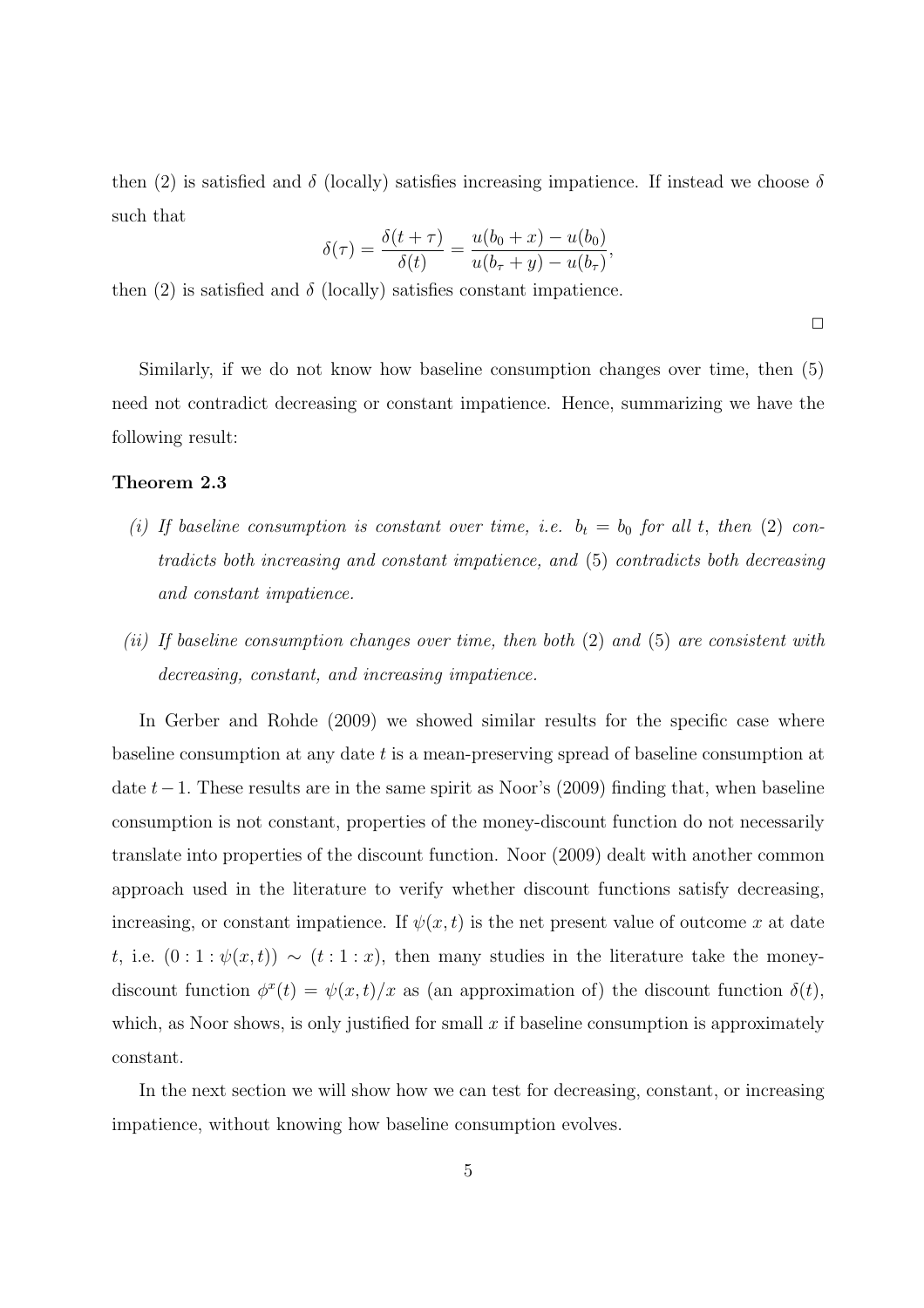#### 3 A Test for Constant Impatience

In the following we will introduce an approach which does allow us to draw conclusions about the mentioned properties of the discount function, even if the DM's baseline consumption is not observed. Key to our approach is the determination of probabilities that are experienced as being equivalent to a particular delay of some payoff.

Consider a DM who receives a reward x at date  $\tau$  for sure. Now assume that the receipt of this reward will either be delayed to date t or will be received at date  $\tau$  with a lower probability  $p < 1$ . If the DM is indifferent between the delay and the probability, i.e. if

$$
(\tau:p:x) \sim (t:1:x),
$$

then we say that p is the probability equivalent of the delay from  $\tau$  to t for outcome x. First we show that under decreasing and increasing absolute risk aversion the probability equivalents of a delay from  $\tau$  to t for two outcomes  $x < y$  allow us to determine whether baseline consumption is increasing, constant, or decreasing during the delay.

**Theorem 3.1** Let  $t > \tau \geq 0$  and  $y > x > 0$  and let p and p' be defined by

$$
(\tau : p : x) \sim (t : 1 : x) \quad and \quad (\tau : p' : y) \sim (t : 1 : y).
$$
 (6)

Then the following holds true:

(i) If the DM satisfies decreasing absolute risk aversion, then

$$
b_t > (=<) b_\tau \iff p' > (=<) p.
$$

(ii) If the DM satisfies increasing absolute risk aversion, then

$$
b_t > (=<) b_\tau \iff p' < (=>) p.
$$

(iii) If the DM satisfies constant absolute risk aversion, then  $p' = p$ , independently of  $b<sub>\tau</sub>$ and  $b_t$ .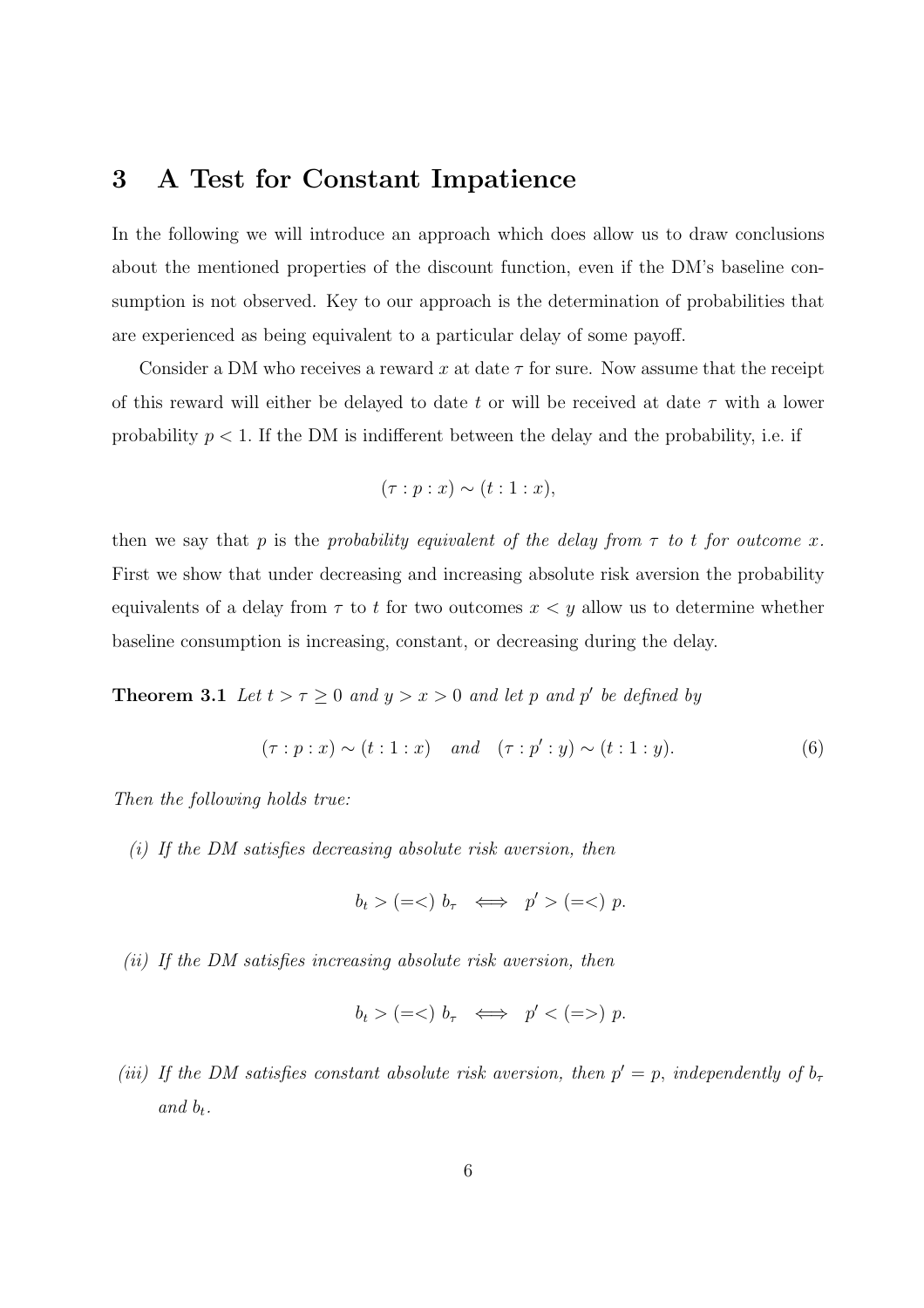Hence, under the assumption that the DM either satisfies decreasing or increasing absolute risk aversion, from observing the ratio  $p/p'$  of probability equivalents of a delay from  $\tau$  to t for two outcomes  $y > x$ , we can conclude whether the DM perceives baseline consumption at t to be larger, equal, or smaller than baseline consumption at  $\tau$ . It remains to be verified how plausible the assumption of decreasing or increasing absolute risk aversion is. There are two ways one can approach this. Firstly, we can check how the DM's absolute risk aversion changes with income, either directly by measuring the DM's utility function u for payoffs to be received at date  $0$  (cf. Section 4), or indirectly by measuring the risk premium associated with a simple binary lottery for different upfront payments that change the DM's baseline consumption. Secondly, we can rely on considerable empirical evidence for decreasing absolute risk aversion (see, e.g. Donkers et al., 2001; Hartog et al., 2002; Lee, 2008) and assume this property of the DM's utility function without actually testing for it.

Theorem 3.1 allows us to derive testable hypotheses concerning deviations from constant impatience:

**Theorem 3.2** Let  $s \geq 0$  and let  $y > x > 0$  and  $\tau$  be such that

$$
(s:1:x) \sim (s+\tau:1:y).
$$

Let  $t > s$  and  $Y > X > 0$  and  $p, p', q, q'$  be such that

$$
(s:p:X) \sim (t:1:X) \& (s:p':Y) \sim (t:1:Y), and
$$
  

$$
(s+\tau:q:X) \sim (t+\tau:1:X) \& (s+\tau:q':Y) \sim (t+\tau:1:Y).
$$

(i) Let the DM satisfy decreasing absolute risk aversion. Then

$$
(t:1:x) \prec (t+\tau:1:y)
$$
 &  $p' < p$  &  $q' > q$ 

contradicts both increasing and constant impatience and

$$
(t:1:x) \succ (t+\tau:1:y) \& p' > p \& q' < q
$$

contradicts both decreasing and constant impatience.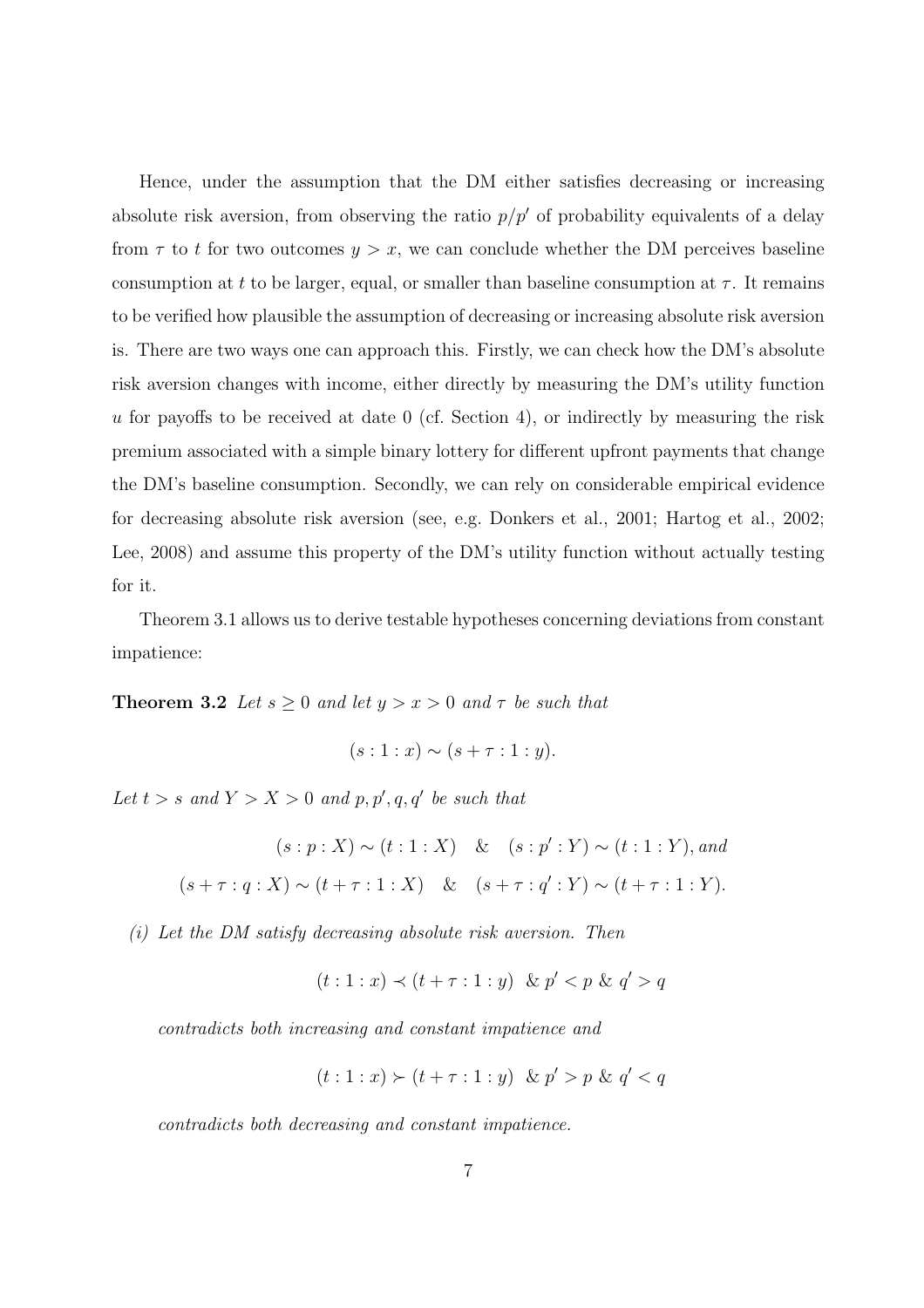(ii) Let the DM satisfy increasing absolute risk aversion. Then

$$
(t:1:x) \prec (t+\tau:1:y) \& p' > p \& q' < q
$$

contradicts both increasing and constant impatience and

$$
(t:1:x) \succ (t+\tau:1:y) \& p' < p \& q' > q
$$

contradicts both decreasing and constant impatience.

(iii) If the DM satisfies constant absolute risk aversion, then  $p' = p$  and  $q' = q$  and we do not have sufficient information to determine whether the discount function satisfies decreasing, increasing, or constant impatience.

Theorem 3.1 showed that probability equivalents of delays can be used to determine whether baseline consumption is increasing, constant, or decreasing, which, by the proof of Theorem 3.2, can provide sufficient information to reject constant, decreasing, or increasing impatience. More precisely, in the first part of Theorem 3.2  $(i)$  we show that under decreasing absolute risk aversion, if baseline consumption is decreasing from date s to date t and increasing from date  $s + \tau$  to date  $t + \tau$ , then  $(s : 1 : x) \sim (s + \tau : 1 : y)$  and  $(t : 1 : x) \prec (t + \tau : 1 : y)$  contradict both increasing and constant impatience. The same preferences may, but need not, contradict both increasing and constant impatience if baseline consumption is increasing throughout. Thus, Theorem 3.2 allows us to detect some cases in which both constant and increasing or both constant and decreasing impatience are falsified, but not all.

One way to detect all cases that falsify both constant and increasing or both constant and decreasing impatience, is to measure the discount function completely. If we do not only want to know whether impatience is constant, decreasing, or increasing, but want to measure the precise discount factor for each date, then we will not only need to know whether baseline consumption increases or decreases, but also by exactly how much it increases or decreases. In the next section we will show how that can be done.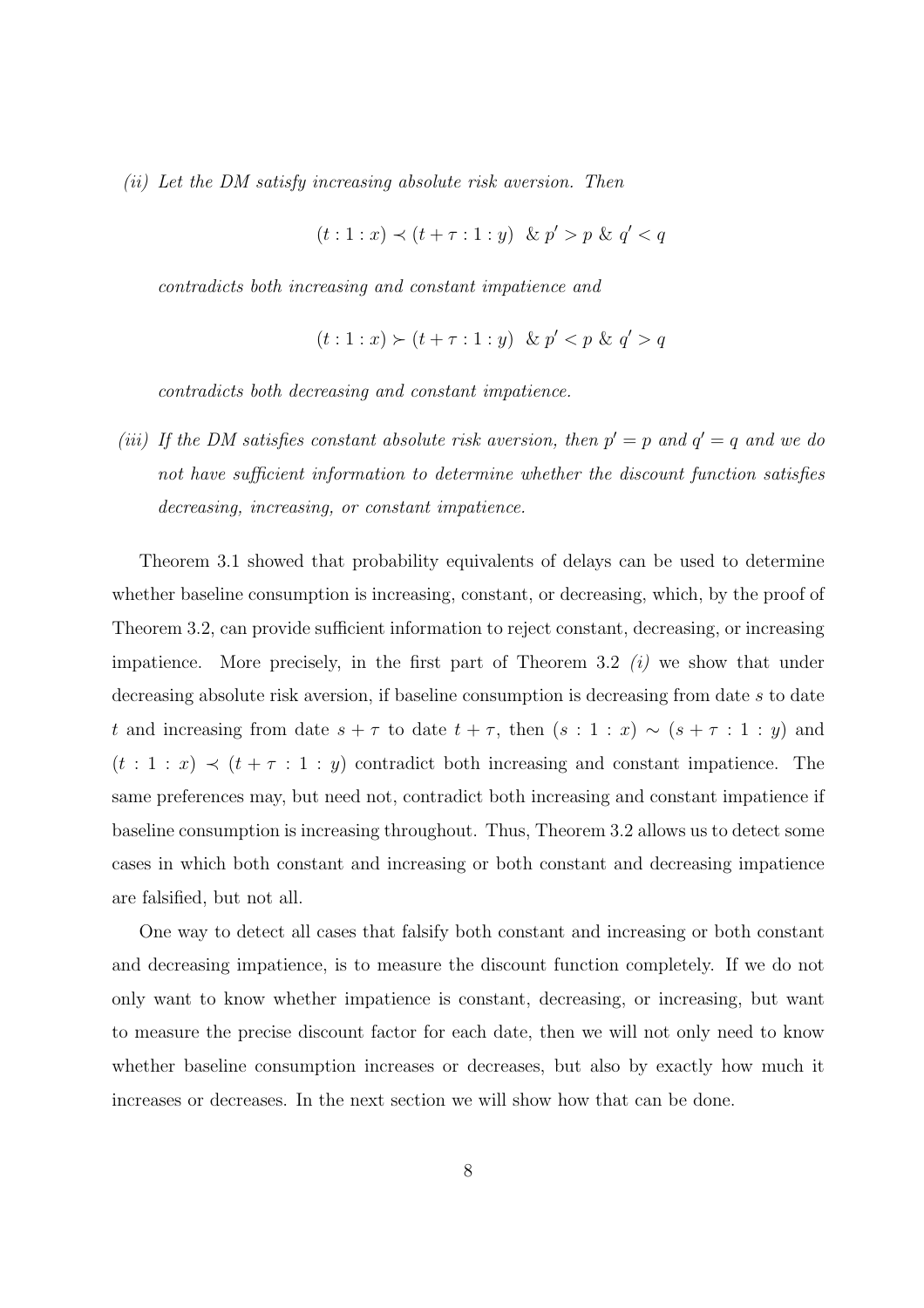#### 4 Eliciting the Discount Function

In this section we will illustrate how the discount function can be elicited when baseline consumption may change over time. Without loss of generality we normalize utility such that  $u(b_0) = 0$  and  $u(b_0 + M) = 1$  for some  $M > 0$ . Throughout this section we will also assume that we know the utility function  $\tilde{u}(x) = u(b_0 + x)$ . This function can be measured as follows. For every outcome  $x < M$  we elicit  $p_x$  such that  $(0 : p_x : M) \sim (0 : 1 : x)$ , which yields  $u(b_0 + x) = p_x u(b_0 + M) = p_x$ . For every outcome  $x > M$  we elicit  $p_x$  such that  $(0 : p_x : x) \sim (0 : 1 : M)$ , which yields  $u(b_0 + x) = u(b_0 + M)/p_x = 1/p_x$ .

In order to elicit the discount function we need to investigate tradeoffs between receiving different outcomes at different dates. The usual approach to elicit the discount function is to establish indifferences of the form

$$
(0:1:x) \sim (t:1:y), \tag{7}
$$

which yields

$$
u(b_0 + x) = \delta(t) [u(b_t + y) - u(b_t)].
$$
\n(8)

If baseline consumption does not change over time, then knowing how  $u(b_0 + x)$  changes with x, is sufficient to extract  $\delta(t)$  from (8). If we do not know how baseline consumption changes over time, i.e. if we do not know  $b_t$ , then we need more information to extract  $\delta(t)$ from (8).

The following theorem shows that the two indifferences

$$
(0:p:x) \sim (t:1:x)
$$
 and  $(0:p':y) \sim (t:1:y)$ 

rather than indifference (7), give us sufficient information to determine  $\delta(t)$  if the DM satisfies decreasing or increasing absolute risk aversion.

**Theorem 4.1** Let  $t > 0$  and  $y > x > 0$  and let p and p' be defined by

 $(0:p:x) \sim (t:1:x)$  and  $(0:p':y) \sim (t:1:y).$ 

If the decision maker satisfies decreasing or increasing absolute risk aversion, then  $b_t - b_0$ and  $\delta(t)$  are uniquely determined.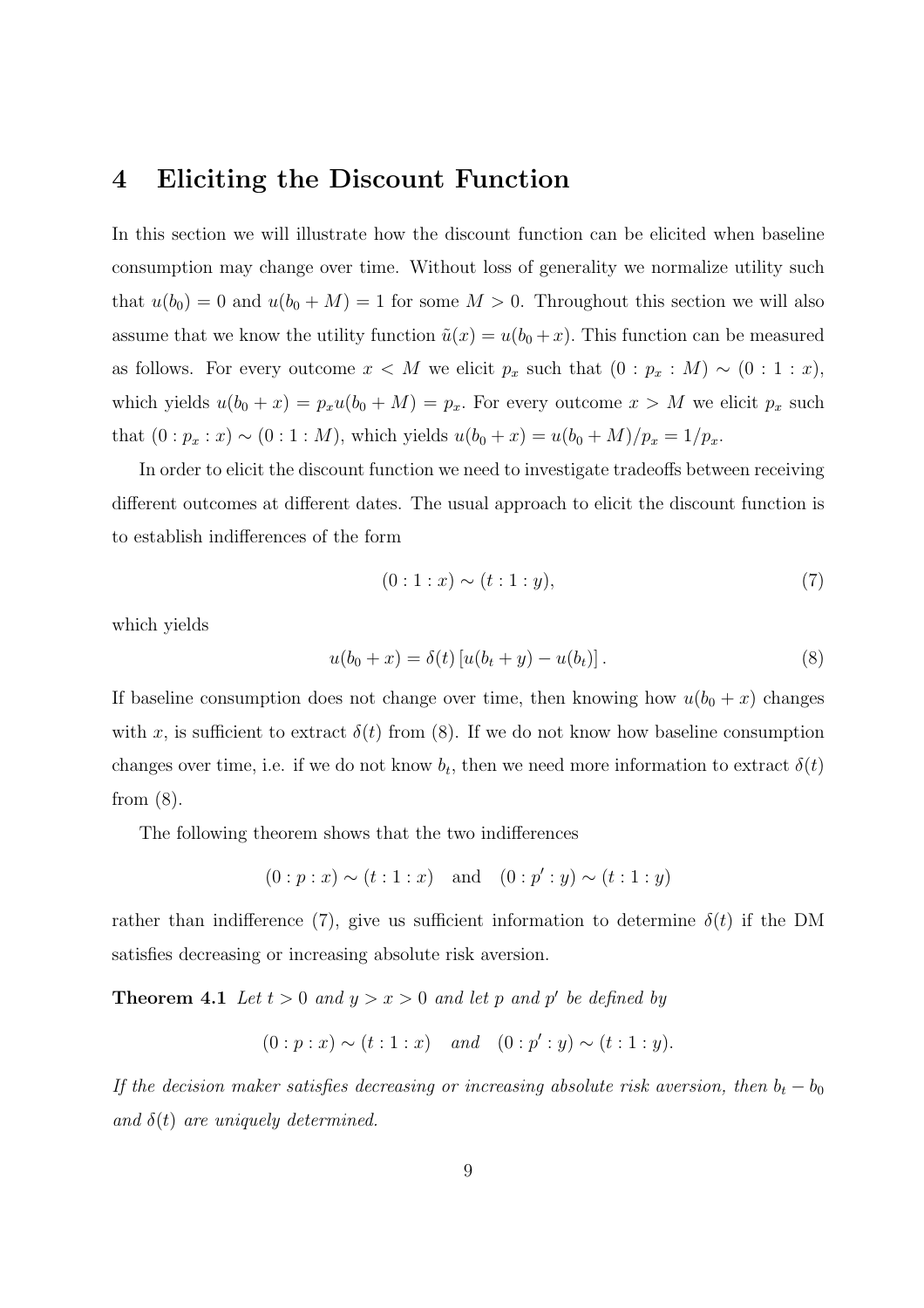### 5 Discussion

Many intertemporal decision problems in economics and finance build on the discounted expected utility model. Several empirical studies have challenged the standard assumption of constant discounting in this model and have provided evidence for preference reversals that seem to be inconsistent with constant discounting. However, as we point out in this paper, these studies have only rejected the joint hypothesis that the DM's baseline consumption is constant and that discounting is constant over time. Neglecting the effect of changes in baseline consumption on intertemporal choice behavior can lead to biased estimates of a DM's discount function. In order to avoid this bias one has to disentangle the effect that delaying an outcome has on discounting on the one hand and on the DM's marginal utility on the other hand, where the latter is to a large extent determined by baseline consumption. At first sight, it seems impossible to disentangle the two effects in order to derive properties of the discount function. Yet, we showed that it is possible to draw conclusions about discounting, even when the change in baseline consumption is unknown.

We demonstrated how the change in baseline consumption and the discount function can both be determined by eliciting the probability equivalents of a delay for two different outcomes. We suggest not only a new way to measure discounting, but also a revealed preference approach to elicit the DM's perceived future baseline consumption. This approach, by which a DM reveals his future baseline consumption through the probability equivalents of payoff delays, is clearly preferable to directly asking a DM for his expectations about future consumption, since the latter would not give him an incentive to truthfully report his future consumption. Thus, extending the preference domain from dated outcomes to risky dated outcomes turned out to be useful for analyzing intertemporal choice.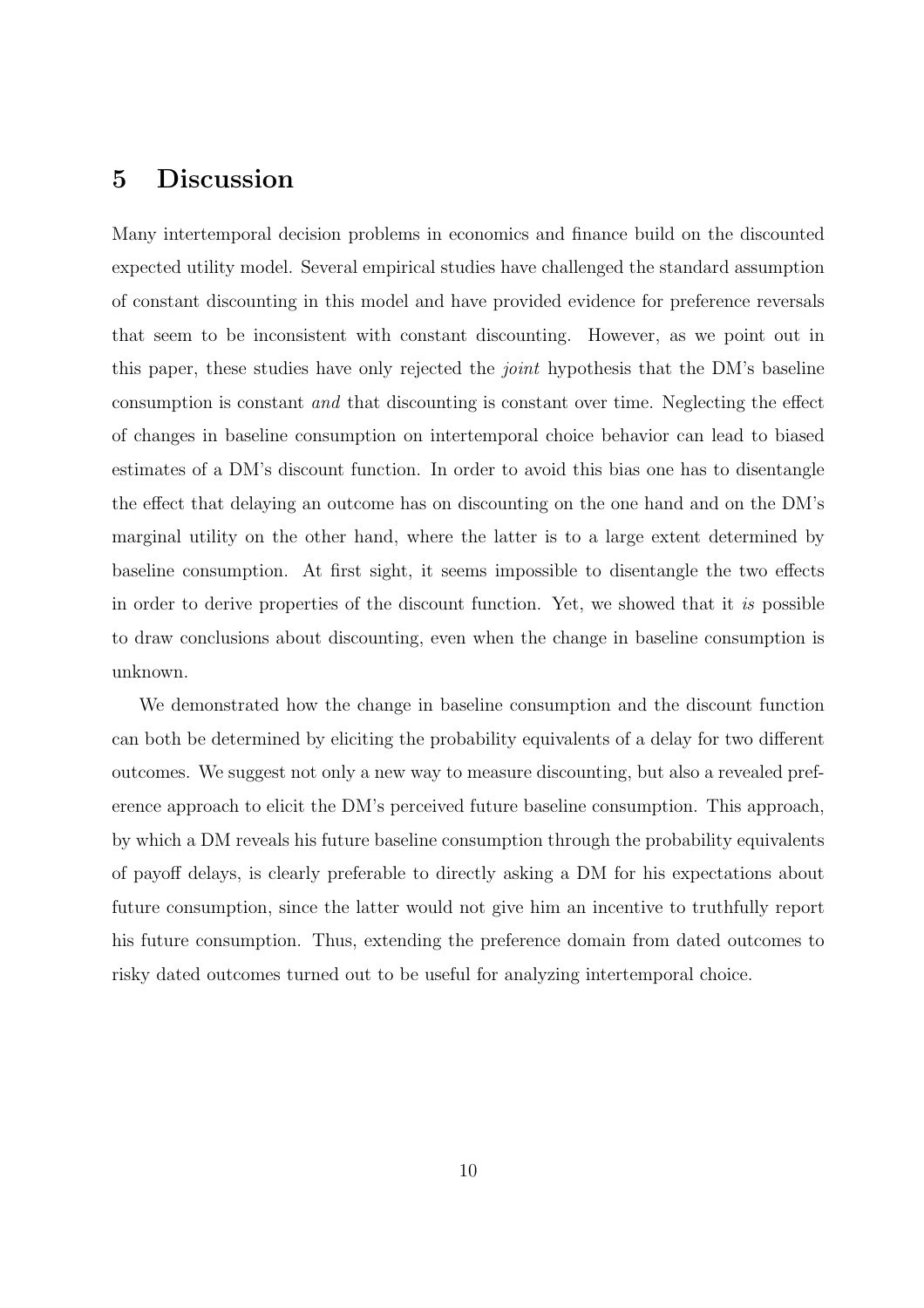## Appendix

**Proof of Theorem 3.1:**  $(\tau : p : x) \sim (t : 1 : x)$  holds if and only if

$$
p\delta(\tau) \left[ u(b_{\tau} + x) - u(b_{\tau}) \right] = \delta(t) \left[ u(b_t + x) - u(b_t) \right] \tag{9}
$$

Similarly,  $(\tau : p' : y) \sim (t : 1 : y)$  holds if and only if

$$
p'\delta(\tau) [u(b_{\tau} + y) - u(b_{\tau})] = \delta(t) [u(b_t + y) - u(b_t)].
$$
\n(10)

From (9) and (10) it follows that

$$
\frac{p}{p'} = \frac{[u(b_t + x) - u(b_t)] [u(b_\tau + y) - u(b_\tau)]}{[u(b_t + y) - u(b_t)] [u(b_\tau + x) - u(b_\tau)]}
$$
(11)

Clearly, if  $b_t = b_\tau$ , then  $p' = p$  independent of the DM's degree of risk aversion.

Assume decreasing absolute risk aversion. Then for all  $z < x$  and all b we have

$$
-\frac{u''(b+x)}{u'(b+x)} < -\frac{u''(b+z)}{u'(b+z)}
$$
  
\n
$$
\iff u''(b+x)u'(b+z) > u''(b+z)u'(b+x)
$$
  
\n
$$
\implies \int_0^x u''(b+x)u'(b+z)dz > \int_0^x u''(b+z)u'(b+x)dz
$$
  
\n
$$
\iff [u(b+x) - u(b)]u''(b+x) > [u'(b+x) - u'(b)]u'(b+x) \qquad (12)
$$

$$
\iff \frac{u''(b+x)}{u'(b+x)} > \frac{u'(b+x) - u'(b)}{u(b+x) - u(b)}.\tag{13}
$$

It follows that

$$
\frac{d}{dx}\frac{u'(b+x) - u'(b)}{u(b+x) - u(b)} > 0,
$$
\n(14)

which implies

$$
\frac{u'(b+x) - u'(b)}{u(b+x) - u(b)} < \frac{u'(b+y) - u'(b)}{u(b+y) - u(b)}.\tag{15}
$$

It follows that

$$
\frac{d}{db} \left[ \frac{u(b+x) - u(b)}{u(b+y) - u(b)} \right] < 0. \tag{16}
$$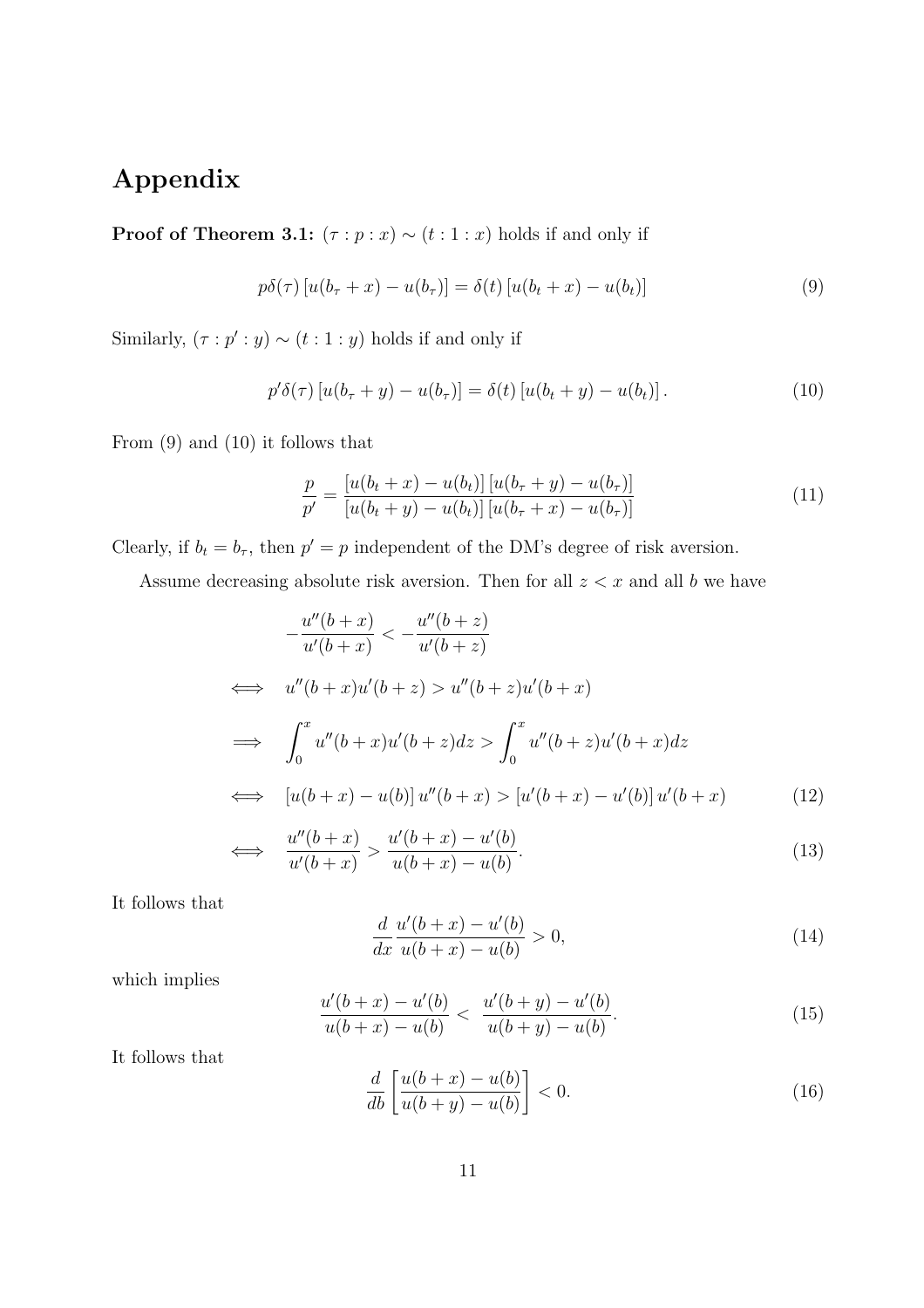Thus,

$$
b_t > (=<) b_\tau \tag{17}
$$

if and only if

$$
\frac{u(b_{\tau} + x) - u(b_{\tau})}{u(b_{\tau} + y) - u(b_{\tau})} > (=<) \frac{u(b_{t} + x) - u(b_{t})}{u(b_{t} + y) - u(b_{t})}
$$
\n(18)

if and only if

$$
p' > (=<) \ p. \tag{19}
$$

With increasing absolute risk aversion the inequalities are always the reverse, and with constant absolute risk aversion the inequalities are equalities, which proves the result.

 $\Box$ 

**Proof of Theorem 3.2:** From  $(s:1:x) \sim (s+\tau:1:y)$  we know that

$$
\frac{\delta(s)}{\delta(s+\tau)} = \frac{u(b_{s+\tau} + y) - u(b_{s+\tau})}{u(b_s + x) - u(b_s)}.
$$

Consider first the case where  $(t:1:x) \prec (t+\tau:1:y)$ . This is equivalent to

$$
\frac{\delta(t)}{\delta(t+\tau)} < \frac{u(b_{t+\tau}+y) - u(b_{t+\tau})}{u(b_t+x) - u(b_t)}.
$$

Suppose that  $b_t < b_s$  and  $b_{t+\tau} > b_{s+\tau}$ . Then

$$
\frac{\delta(s)}{\delta(s+\tau)} = \frac{u(b_{s+\tau} + y) - u(b_{s+\tau})}{u(b_s + x) - u(b_s)} > \frac{u(b_{t+\tau} + y) - u(b_{t+\tau})}{u(b_t + x) - u(b_t)} > \frac{\delta(t)}{\delta(t+\tau)}.
$$
(20)

Thus,  $b_t < b_s$  and  $b_{t+\tau} > b_{s+\tau}$  is only consistent with decreasing impatience. Similarly,  $(t: 1: x) \succ (t + \tau : 1: y)$  together with  $b_t > b_s$  and  $b_{t+\tau} < b_{s+\tau}$  is only consistent with increasing impatience.

From Theorem 3.1 we know that under decreasing absolute risk aversion  $b_t < b_s$  and  $b_{t+\tau} > b_{s+\tau}$  hold if and only if  $p' < p$  and  $q' > q$ . Similarly, under decreasing absolute risk aversion  $b_t > b_s$  and  $b_{t+\tau} < b_{s+\tau}$  hold if and only if  $p' > p$  and  $q' < q$ . Moreover, by Theorem 3.1 under increasing absolute risk aversion  $b_t < b_s$  and  $b_{t+\tau} > b_{s+\tau}$  hold if and only if  $p' > p$  and  $q' < q$ , and  $b_t > b_s$  and  $b_{t+\tau} < b_{s+\tau}$  hold if and only if  $p' < p$  and  $q' > q$ .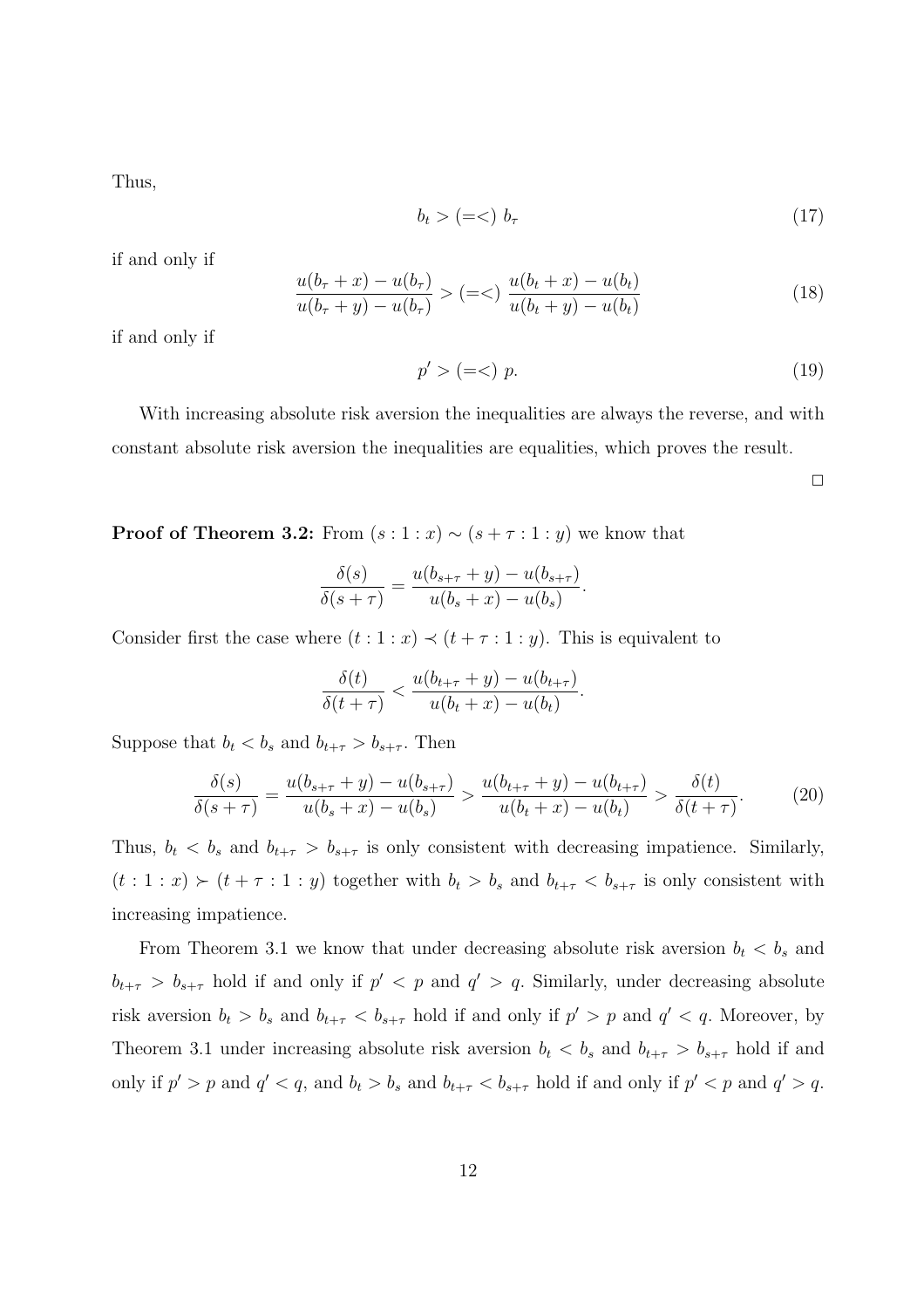Theorem 3.1 also implies that, under constant absolute risk aversion,  $p' = p$  and  $q' = q$ independent of  $b_s$ ,  $b_t$ ,  $b_{s+\tau}$  and  $b_{t+\tau}$ . Therefore, from observing p and q we cannot conclude anything about the DM's baseline consumption and hence about the discount function.

 $\Box$ 

**Proof of Theorem 4.1:** Define the function  $\tilde{u}(x) = u(b_0 + x)$ . Note that if u satisfies decreasing (increasing) absolute risk aversion, then  $\tilde{u}$  satisfies decreasing (increasing) absolute risk aversion.

We have

$$
u(b_t + x) - u(b_t) = u(b_0 + b_t - b_0 + x) - u(b_0 + b_t - b_0)
$$
  
=  $\tilde{u}(b_t - b_0 + x) - \tilde{u}(b_t - b_0).$  (21)

Then Eq.(11) with  $\tau = 0$  can be rewritten as

$$
\frac{p}{p'} = \frac{\left[\tilde{u}(b_t - b_0 + x) - \tilde{u}(b_t - b_0)\right] \left[\tilde{u}(y)\right]}{\left[\tilde{u}(b_t - b_0 + y) - \tilde{u}(b_t - b_0)\right] \left[\tilde{u}(x)\right]}
$$
\n(22)

From inequality (16) in the proof of Theorem 3.1 there is exactly one  $c_t = b_t - b_0$  which satisfies Eq.(22). Since we know  $\tilde{u}$ , we have everything we need to determine  $c_t$ .

We also know that

$$
\delta(t) = p \frac{u(b_0 + x) - u(b_0)}{u(b_t + x) - u(b_t)} = p \frac{\tilde{u}(x)}{\tilde{u}(b_t - b_0 + x) - \tilde{u}(b_t - b_0)},
$$
\n(23)

which is then uniquely defined.

### References

- Baucells, Manel, and Franz H. Heukamp (2009), "Probability and Time Tradeoff," Working Paper.
- Bleichrodt, Han, Kirsten I.M. Rohde, and Peter P. Wakker (2009), "Non-Hyperbolic Time Inconsistency," Games and Economic Behavior, 66, 27–38.